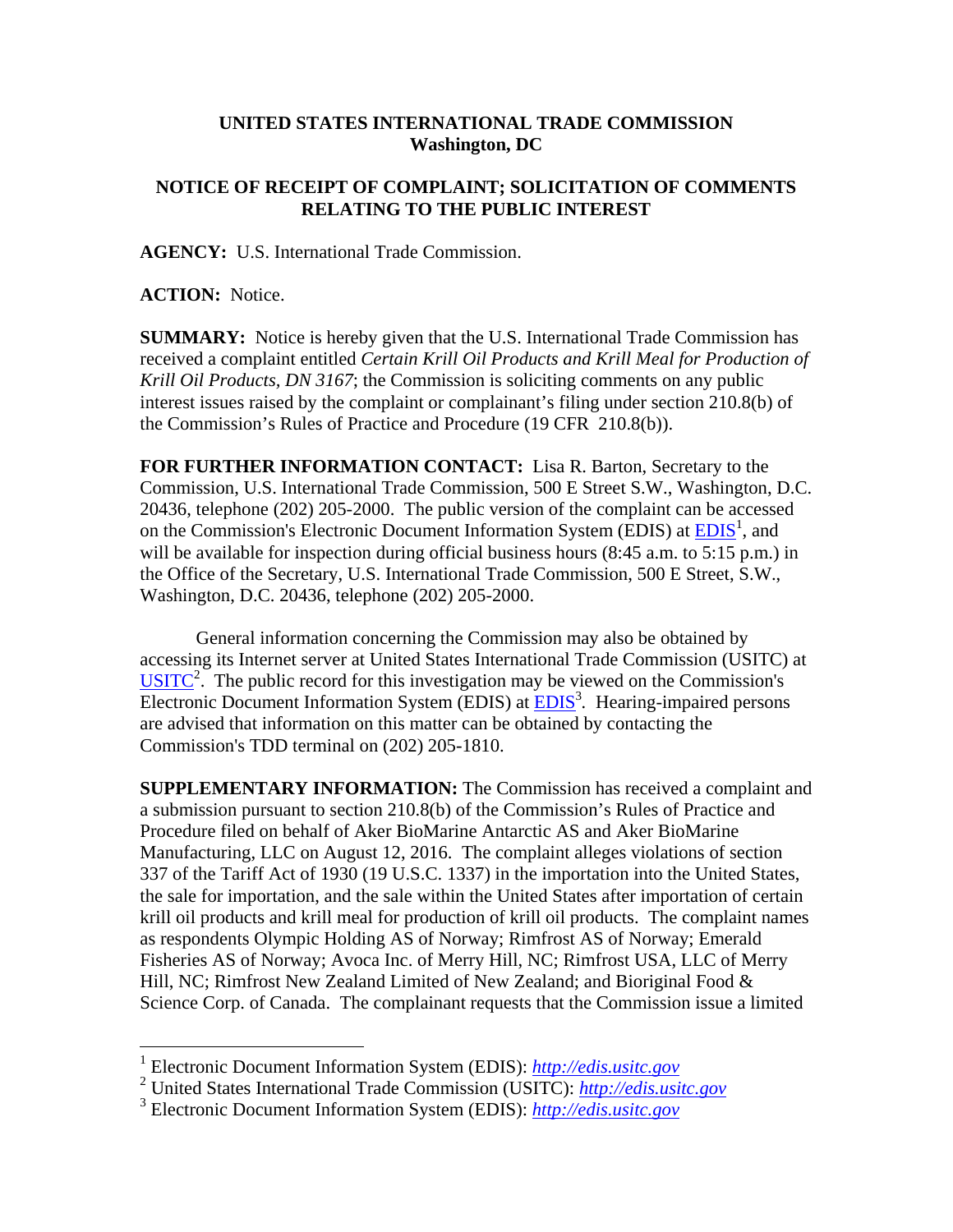exclusion order, cease and desist orders and impose a bond upon respondents' alleged infringing articles during the 60-day Presidential review period pursuant to 19 U.S.C.  $1337(i)$ .

Proposed respondents, other interested parties, and members of the public are invited to file comments, not to exceed five (5) pages in length, inclusive of attachments, on any public interest issues raised by the complaint or section 210.8(b) filing. Comments should address whether issuance of the relief specifically requested by the complainant in this investigation would affect the public health and welfare in the United States, competitive conditions in the United States economy, the production of like or directly competitive articles in the United States, or United States consumers.

In particular, the Commission is interested in comments that:

- (i) explain how the articles potentially subject to the requested remedial orders are used in the United States;
- (ii) identify any public health, safety, or welfare concerns in the United States relating to the requested remedial orders;
- (iii) identify like or directly competitive articles that complainant, its licensees, or third parties make in the United States which could replace the subject articles if they were to be excluded;
- (iv) indicate whether complainant, complainant's licensees, and/or third party suppliers have the capacity to replace the volume of articles potentially subject to the requested exclusion order and/or a cease and desist order within a commercially reasonable time; and
- (v) explain how the requested remedial orders would impact United States consumers.

Written submissions must be filed no later than by close of business, eight calendar days after the date of publication of this notice in the *Federal Register*. There will be further opportunities for comment on the public interest after the issuance of any final initial determination in this investigation.

Persons filing written submissions must file the original document electronically on or before the deadlines stated above and submit 8 true paper copies to the Office of the Secretary by noon the next day pursuant to section 210.4(f) of the Commission's Rules of Practice and Procedure (19 CFR 210.4(f)). Submissions should refer to the docket number ("Docket No. 3167") in a prominent place on the cover page and/or the first page. (*See* Handbook for Electronic Filing Procedures, *Electronic Filing Procedures*<sup>4</sup>). Persons with questions regarding filing should contact the Secretary (202-205-2000).

 $\overline{a}$ 

<sup>4</sup> Handbook for Electronic Filing Procedures:

http://www.usitc.gov/secretary/fed\_reg\_notices/rules/handbook\_on\_electronic\_filing.pdf